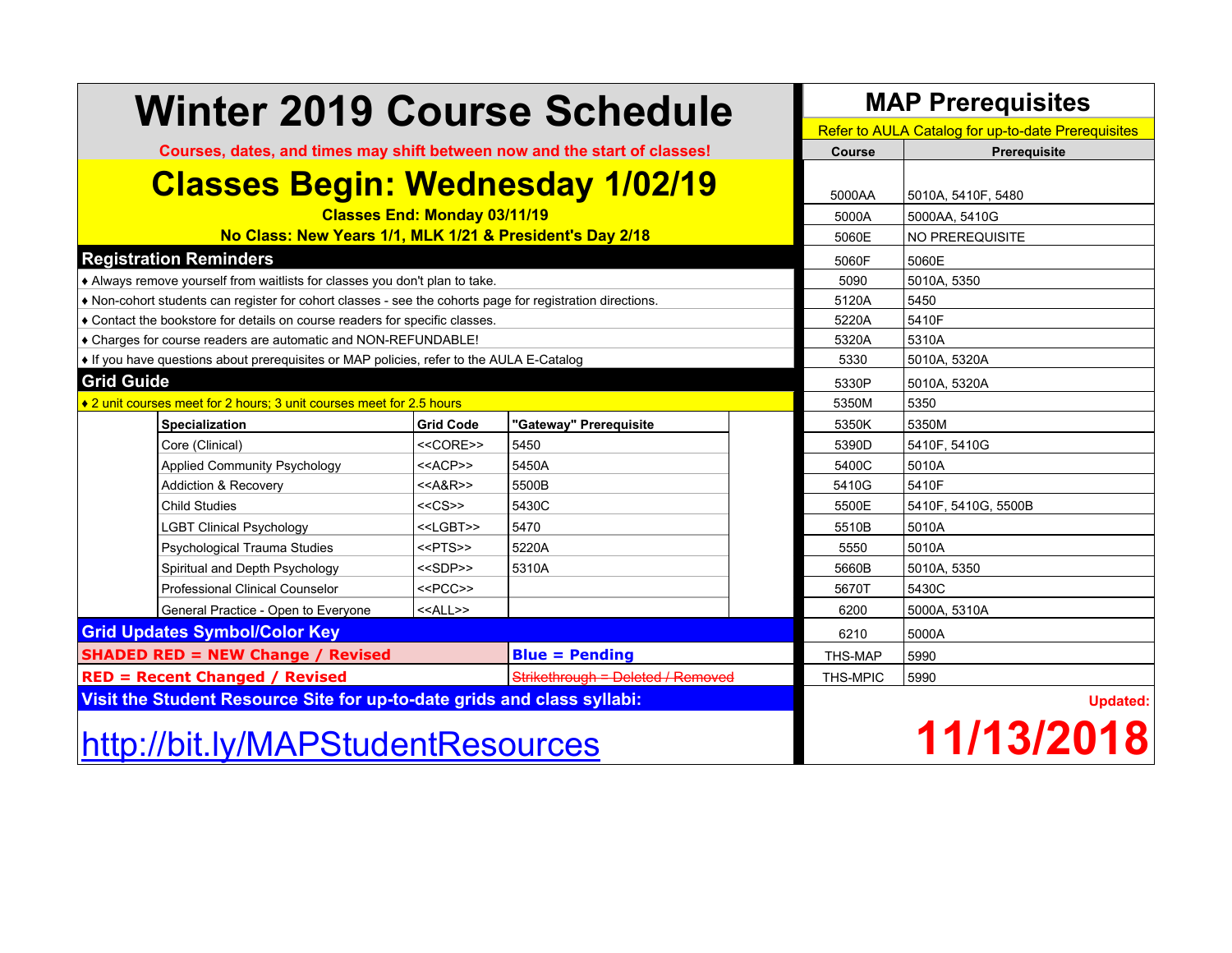## \*\*\*\*\*\*\*DRAFT\*\*\*\*\*\*\* MAP course schedule is subject to change.

| Dav                       | <b>Time</b> | Course #   |        | Sec#           | <b>Course Title</b>                                                              | <b>Instructor</b>     |                | <b>Units Notes</b>                                 | Room# |
|---------------------------|-------------|------------|--------|----------------|----------------------------------------------------------------------------------|-----------------------|----------------|----------------------------------------------------|-------|
|                           | 10:00 AM    | PSY        | 5010A  |                | Process of Interpersonal Psychotherapy I << CORE>>                               | Bartelstein, Ann      |                |                                                    |       |
|                           | 10:00 AM    | PSY        | 5470   |                | Human Sexuality << CORE>>                                                        | Sadownick, Doug       |                |                                                    |       |
|                           | 1:00 PM     | PSY        | 5220A  |                | Perspectives: Trauma and its Effects, Awareness and Recovery << CORE>>           | Holmes, Erica         |                | Please note that due to holidays all weekly Monday |       |
|                           | 1:00 PM     | <b>PSY</b> | 5350M  |                | Systems Theory and the Family II << CORE>>                                       | Sadownick, Doug       |                | classes meet weeks 2,3,5,6,7,9,10,11               |       |
|                           | 1:00 PM     | PSY        | 5500B  |                | Ax/Tx of Addictive Disorders << CORE>>                                           | Sefein, Christine     |                |                                                    |       |
|                           | 4:00 PM     | PSY        | 5410G  |                | Psychopathology and Treatment Planning << CORE>>                                 | Northcutt. Robert     | Е              |                                                    |       |
| Monday                    | 4:00 PM     | PSY        | 5120A  |                | Field Study: Psychology and Society << CORE>>                                    | Barreira, Fernando    |                | 2 Meets weeks 2,3,5,7,9                            |       |
|                           | 4:00 PM     | <b>PSY</b> | 5360D  |                | Research for Mental Health Professionals << CORE>>                               | Burnes, Theo          | 3              |                                                    |       |
|                           | 6:30 PM     | PSY        | 5360D  | DT2(X)         | Research for Mental Health Professionals << CORE>>                               | Cathers, Cadyn        |                | 3 Meets DOWNTOWN                                   |       |
|                           | 7:00 PM     | PSY        | 5450A  |                | Community Psychology: Theories and Methods << CORE>>                             | Morita, Amanda        |                |                                                    |       |
|                           | 7:00 PM     | <b>PSY</b> | 5660B  |                | Couples Counseling << CORE>>                                                     | Chassler, Lynda       | 2              |                                                    |       |
|                           | 7:00 PM     | PSY        | 5410F  |                | Assessment of Psychopathology << CORE>>                                          | Northcutt, Robert     | 3              |                                                    |       |
|                           | 7:00 PM     | PSY        | 5510B  |                | Group Treatment Methods << CORE>>                                                | Sefein, Christine     | $\overline{2}$ |                                                    |       |
|                           |             |            |        |                |                                                                                  |                       |                |                                                    |       |
|                           | 10:00 AM    | <b>PSY</b> | 5510B  | 2              | Group Treatment Methods << CORE>>                                                | Sefein, Christine     |                |                                                    |       |
|                           | 10:00 AM    | PSY        | 5420   |                | Psychological Testing << CORE>>                                                  | Madni, Laila          | $\mathbf{3}$   |                                                    |       |
|                           | 10:00 AM    | PSY        | 5010A  | $\overline{2}$ | Process of Interpersonal Psychotherapy I << CORE>>                               | Sadownick, Doug       |                | Please note that due to New Years Day, all weekly  |       |
|                           | 10:00 AM    | PSY        | 5430C  |                | Child and Adolescent Development << CORE>>                                       | Vissing, Helena       | 3              | Tuesday classes will meet weeks                    |       |
|                           | 1:00 PM     | PSY        | 5410G  | l 2            | Psychopathology and Treatment Planning << CORE>>                                 | Troedson, Mark        | p              | 2,3,4,5,6,7,8,9,10                                 |       |
|                           | 1:00 PM     | <b>PSY</b> | 5360D  | 2              | Research for Mental Health Professionals << CORE>>                               | Rahmani, Chrystal     |                |                                                    |       |
|                           | 1:00 PM     | PSY        | 5660B  | $\overline{2}$ | Couples Counseling << CORE>>                                                     | Cotter, Lucy          | $\mathcal{P}$  |                                                    |       |
|                           | 1:00 PM     | PSY        | 5930SS |                | Working with LGBTQIA Clients: Theoretical Applications << CAN BE USED FOR CORE>> | Cathers, Cadyn        |                | Open to all students                               |       |
|                           | 1:00 PM     | PSY        | 5450   |                | Society and the Individual << CORE>>                                             | Kakishima, Marli      | 3              |                                                    |       |
| Tuesday $4:00 \text{ PM}$ |             | PSY        | 5390D  |                | Psychopharmacology << CORE>>                                                     | <b>Troedson, Mark</b> |                |                                                    |       |
|                           | 4:00 PM     | PSY        | 5010A  | 3              | Process of Interpersonal Psychotherapy I << CORE>>                               | Jillood, Layla        |                |                                                    |       |
|                           | 4:00 PM     | PSY        | 5320A  |                | Personality Theory II: Comparative Contemporary Theories << CORE>>               | <b>Troedson, Mark</b> | З              |                                                    |       |
|                           | 4:00 PM     | PSY        | 5310A  |                | Personality Theory I: Psychodynamic Theories << CORE>>                           | Hedayat, Zari         | 3              |                                                    |       |
|                           | 7:00 PM     | PSY        | 5480   |                | Professional Ethics and the Law << CORE>>                                        | Powers, Monica        | 3              |                                                    |       |
|                           | 7:00 PM     | PSY        | 5400C  |                | Process of Interpersonal Psychotherapy II << CAN BE USED FOR CORE>>              | Jillood, Layla        | $\overline{2}$ |                                                    |       |
|                           | 7:00 PM     | PSY        | 5470   | $\overline{2}$ | Human Sexuality << CORE>>                                                        | Mondragon, Thomas     | 3              |                                                    |       |
|                           | 7:00 PM     | PSY        | 5930K  | 1(X)           | Healing Historical Oppression in LGBT Communities < <lgbt>&gt;</lgbt>            | Rahmani, Chrystal     | $\overline{3}$ |                                                    |       |
|                           | 7:00 PM     | <b>PSY</b> | 5220A  | $\overline{2}$ | Perspectives: Trauma and its Effects, Awareness and Recovery << CORE>>           | Cooper, Yamonte       | $\mathbf{3}$   |                                                    |       |
|                           | 7:00 PM     | PSY        | 5000W  |                | Graduate Writing and Beyond                                                      | Fox, Robert           |                | 0 Meets weeks 3-7                                  |       |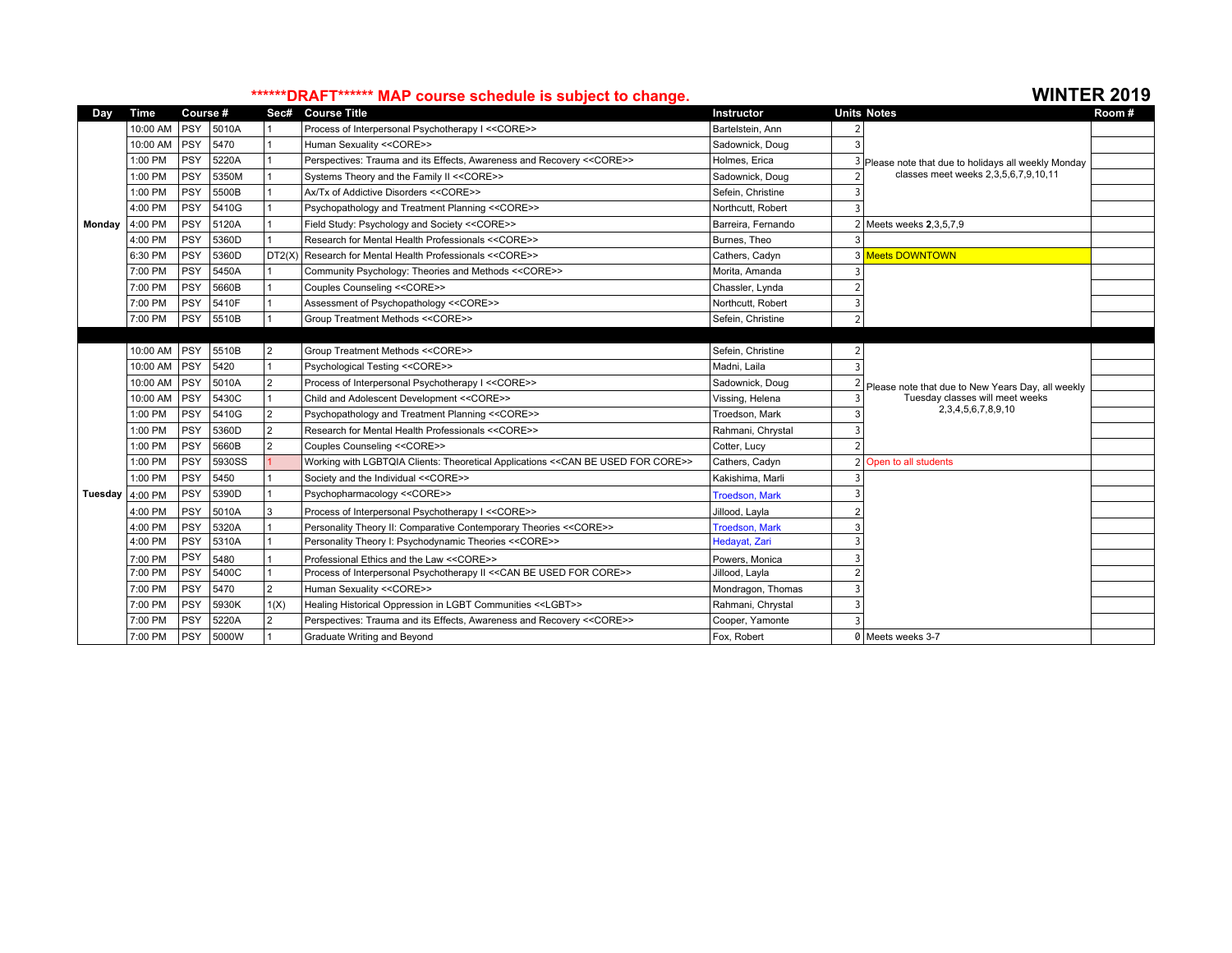# **\*\*\*\*\*\*DRAFT\*\*\*\*\*\* MAP course schedule is subject to change. WINTER 2019**

| Day             | <b>Time</b> | Course #   |           | Sec#            | <b>Course Title</b>                                                                            | <b>Instructor</b>        |                                                                              | <b>Units Notes</b>                                                                              | Room # |
|-----------------|-------------|------------|-----------|-----------------|------------------------------------------------------------------------------------------------|--------------------------|------------------------------------------------------------------------------|-------------------------------------------------------------------------------------------------|--------|
|                 | 10:00 AM    | <b>PSY</b> | 5410F     | WE6(X)          | Assessment of Psychopathology << CORE>>                                                        | Kakishima, Marli         |                                                                              |                                                                                                 |        |
|                 | 1:00 PM     | <b>PSY</b> | 5450      | WE6(X)          | Society and the Individual << CORE>>                                                           | Turek, Joy               |                                                                              | Don't forget to register for required elective<br>units and required Clinical Training Courses. |        |
|                 | 4:00 PM     | <b>PSY</b> | 5310A     | WE6(X)          | Personality Theory I: Psychodynamic Theories << CORE>>                                         | Silverstein, Matt        |                                                                              |                                                                                                 |        |
|                 | 10:00 AM    | PSY        | 5100      |                 | Intro to Psychological Theory and Practice                                                     | Elliott, Grant           |                                                                              | 0 Meets weeks 2-6                                                                               |        |
|                 | 1:00 PM     | <b>PSY</b> | 5480      | $\overline{2}$  | Professional Ethics and the Law << CORE>>                                                      | De Salvo, Mario          |                                                                              |                                                                                                 |        |
|                 | 1:00 PM     | PSY        | 5420      | $\overline{2}$  | Psychological Testing << CORE>>                                                                | Madni, Laila             | ্ব                                                                           |                                                                                                 |        |
|                 | 1:00 PM     | <b>PSY</b> | 5120A     | $\overline{2}$  | Field Study: Psychology and Society << CORE>>                                                  | Barreira, Fernando       |                                                                              |                                                                                                 |        |
|                 | 1:00 PM     | <b>PSY</b> | 5640H     |                 | Narrative Therapy in Practice                                                                  | Lang, Charley            | 3                                                                            |                                                                                                 |        |
| Wednesday       | 4:00 PM     | PSY        | 5500B     | $\mathfrak{p}$  | Ax/Tx of Addictive Disorders << CORE>>                                                         | Harris, Wendy            |                                                                              |                                                                                                 |        |
|                 | 4:00 PM     | PSY        | 5670T     |                 | Treatment of Children and Adolescents << CORE>>                                                | Schuster-Bacon, Susan    |                                                                              |                                                                                                 |        |
|                 | 4:00 PM     | PSY        | 5350      |                 | Systems Theory and the Family I << CORE>>                                                      | Troedson, Mark           | 3                                                                            |                                                                                                 |        |
|                 | 7:00 PM     | PSY        | 5320A     | $\overline{2}$  | Personality Theory II: Comparative Contemporary Theories << CORE>>                             | Callella, Nicole         |                                                                              |                                                                                                 |        |
|                 | 7:00 PM     | <b>PSY</b> | 5450E     | 1(X)            | Program Development and Evaluation < <acp>&gt; &lt;<pcc>&gt;<br/>Sarkisian, Gregor</pcc></acp> |                          | PCC students must email Student<br>Services to receive priority registration |                                                                                                 |        |
|                 | 7:00 PM     | PSY        | 5450A     |                 | Community Psychology: Theories and Methods << CORE>>                                           | Burnes, Theo             | 3                                                                            |                                                                                                 |        |
|                 | 7:00 PM     | PSY        | 5310H     | 1(X)            | Intercultural Transpersonal and Depth Psychology < <sdp>&gt;</sdp>                             | Kakishima, Marli         | 3                                                                            |                                                                                                 |        |
|                 | 7:00 PM     | PSY        | 5210D     | 1(X)            | Erotic Transference/Countertransference < <sdp>&gt;</sdp>                                      | Troedson, Mark           | 3                                                                            |                                                                                                 |        |
|                 |             |            |           |                 |                                                                                                |                          |                                                                              |                                                                                                 |        |
|                 | 10:00 AM    | <b>PSY</b> | 5320A     | TH5(X)          | Personality Theory II: Comparative Contemporary Theories << CORE>>                             | Cohen, Victor            |                                                                              | 3 Don't forget to register for 5720P Domestic<br>Violence and required Clinical Training        |        |
|                 | 1:00 PM     | <b>PSY</b> | 5350M     | TH5(X)          | Systems Theory and the Family II << CORE>>                                                     | Bermudez, George         |                                                                              | Courses                                                                                         |        |
|                 | 10:00 AM    | PSY        | 5400C     | $\overline{2}$  | Process of Interpersonal Psychotherapy II << CAN BE USED FOR CORE>>                            | Harvey, Chris            |                                                                              |                                                                                                 |        |
|                 | 10:00 AM    | <b>PSY</b> | 5390D     | $\overline{2}$  | Psychopharmacology << CORE>>                                                                   | Kakishima, Marli         | 3                                                                            |                                                                                                 |        |
|                 | 10:00 AM    | <b>PSY</b> | 5010A     |                 | Process of Interpersonal Psychotherapy I << CORE>>                                             | Schuster-Bacon, Susan    | $\mathcal{P}$                                                                |                                                                                                 |        |
|                 | 1:00 PM     | <b>PSY</b> | 5670T     | 2               | Treatment of Children and Adolescents << CORE>>                                                | Vissing, Helena          |                                                                              |                                                                                                 |        |
|                 | 1:00 PM     | PSY        | 5350      |                 | Systems Theory and the Family I << CORE>>                                                      | Troedson, Mark           |                                                                              |                                                                                                 |        |
|                 | 1:00 PM     | PSY        | 5410F     | $\overline{2}$  | Assessment of Psychopathology << CORE>>                                                        | Kakishima, Marli         | 3                                                                            |                                                                                                 |        |
|                 | 1:00 PM     | <b>PSY</b> | 5450A     | $\overline{2}$  | Community Psychology: Theories and Methods << CORE>>                                           | Sarkisian, Gregor        | 3                                                                            |                                                                                                 |        |
| <b>Thursdav</b> | 4:00 PM     | PSY        | 5310A     | $\mathfrak{p}$  | Personality Theory I: Psychodynamic Theories << CORE>>                                         | Barreira, Fernando       |                                                                              |                                                                                                 |        |
|                 | 4:00 PM     | PSY        | 5350M     |                 | Systems Theory and the Family II << CORE>>                                                     | Wood, Phaizon            |                                                                              |                                                                                                 |        |
|                 | 4:00 PM     | PSY        | 5330P     |                 | Dialectical Behavioral Therapy (DBT) << CAN BE USED FOR CORE>>                                 | Harris, Wendy            |                                                                              |                                                                                                 |        |
|                 | 7:00 PM     | <b>PSY</b> | 5502      | 1(X)            | Understanding and Treating Addiction: A Socio-Cultural-Political Perspective << AR>>           | Harris, Wendy            | 3                                                                            |                                                                                                 |        |
|                 | 7:00 PM     | PSY        | 5450      | $\overline{2}$  | Society and the Individual << CORE>>                                                           | Smith, Sierra            | 3                                                                            |                                                                                                 |        |
|                 | 7:00 PM     | <b>PSY</b> | 5430C     | $\overline{2}$  | Child and Adolescent Development << CORE>>                                                     | Ezra, Nancy              |                                                                              |                                                                                                 |        |
|                 | 7:00 PM     | PSY        | 5500B     | 3               | Ax/Tx of Addictive Disorders << CORE>>                                                         | Powers, Monica           | 3                                                                            |                                                                                                 |        |
|                 | 7:00 PM     | PSY        | 5330B     | 1(X)            | Brain and Behavior: the Child << CS>>                                                          |                          |                                                                              |                                                                                                 |        |
|                 | 7:00 PM     | PSY        | 5100      | $\overline{2}$  | Intro to Psychological Theory and Practice                                                     | Elliott, Grant           |                                                                              | $0$ Meets weeks 2-6                                                                             |        |
|                 | 7:30 PM     | <b>PSY</b> | 5670T     | DT <sub>2</sub> | Treatment of Children and Adolescents << CORE>>                                                | Thompson-Randle, Cynthia |                                                                              | 3 MEETS AT DOWNTOWN CAMPUS                                                                      |        |
|                 |             |            |           |                 |                                                                                                |                          |                                                                              |                                                                                                 |        |
| Friday          | 10:00 AM    |            | PSY 5000W | $\overline{2}$  | Graduate Writing and Beyond                                                                    | Fox. Robert              |                                                                              | 0 Meets weeks 3-7                                                                               |        |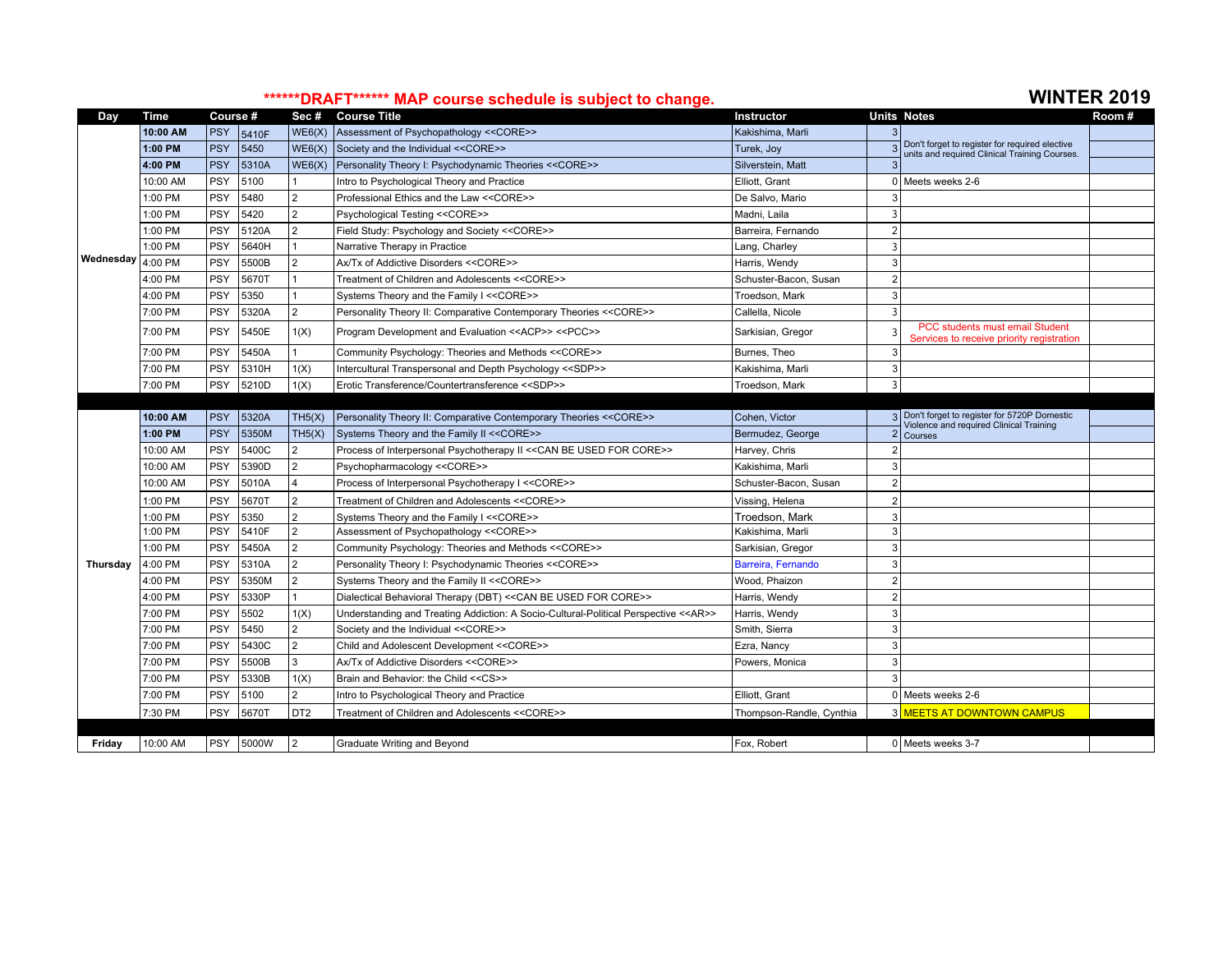### **\*\*\*\*\*\*DRAFT\*\*\*\*\*\* MAP course schedule is subject to change. WINTER 2019 Cohorts**

| 01101 to |               |                       |                                                                        |            | Cohort students must register for the Cohort section # (e.g. PSY 5360D-SA31); Non-Cohort students must register for the cross-listed section (e.g. PSY 5360D-SA31X) |                           |                                                           |                                                                      |       |
|----------|---------------|-----------------------|------------------------------------------------------------------------|------------|---------------------------------------------------------------------------------------------------------------------------------------------------------------------|---------------------------|-----------------------------------------------------------|----------------------------------------------------------------------|-------|
|          |               |                       |                                                                        |            | DOWNTOWN LA COHORT - DESIGNATED "DT" - LOCATION: Maker City LA, on the 11th floor of The Reef, located at 1933 S. Broadway, Los Angeles, CA, 90007                  |                           |                                                           |                                                                      |       |
| Day      | Start Time    | $ $ Sec #<br>Course # |                                                                        |            | <b>Course Title</b>                                                                                                                                                 | <b>Instructor</b>         | <b>Units</b>                                              | Cohort Notes:                                                        | Room# |
| Tu/W/Th  | 6:30 PM       | PSY                   | 5000W                                                                  | Idt        | Graduate Writing and Beyond                                                                                                                                         | Fox. Robert               |                                                           | 0 Meets December 11.12.13                                            |       |
| Monday   | 6:30 PM       | PSY                   | 5100                                                                   | <b>DTA</b> | Intro to Psychological Theory and Practice                                                                                                                          | Elliot, Grant             |                                                           | Meets weeks 2-6                                                      |       |
| Monday   | 6:30 PM       | PSY                   | 5100                                                                   | <b>DTB</b> | Intro to Psychological Theory and Practice                                                                                                                          | Elliot, Grant             |                                                           | Meets weeks 7-11 (Non-<br>Matric)                                    |       |
| Monday   | 6:30-9:00 PM  | <b>PSY</b>            | 5360D                                                                  | DT2(X)     | Research for Mental Health Professionals << CORE>>                                                                                                                  | Cathers, Cadyn            |                                                           | Don't forget to register for                                         |       |
|          | 6:30-7:30     | <b>PSY</b>            | 6210<br>DT2(X)<br>Clinical Practicum << CLINICAL>><br>Bermudez, George |            |                                                                                                                                                                     |                           | required elective units and<br>required Clinical Training | 1118                                                                 |       |
| Thursday | 7:30-9:30 PM  | PSY                   | 5670T                                                                  | DT2(X)     | Treatment of Children and Adolescents << CORE>>                                                                                                                     | Thompson-Randle, Cynthia  |                                                           | Courses.                                                             |       |
|          |               |                       |                                                                        |            |                                                                                                                                                                     |                           |                                                           |                                                                      |       |
|          | $9:00$ AM PSY | 5420<br>SA31(X)       |                                                                        |            | Psychological Testing << CORE>><br>Rahmani, Chrystal                                                                                                                |                           |                                                           | Don't forget to register for<br>required elective units and          |       |
|          | 12:30 PM PSY  |                       | 5400C                                                                  | SA31(X)    | Process of Interpersonal Psychotherapy II << CAN BE USED FOR CORE>>                                                                                                 | Davis, Consuelo           |                                                           | required Clinical Training<br>Courses.                               |       |
|          | $9:00$ AM PSY |                       | 5360D                                                                  | SA32(X)    | Research for Mental Health Professionals << CORE>>                                                                                                                  | Haj-Mohamadi, Sourena     |                                                           | Don't forget to register for<br>required elective units and          |       |
|          | 12:30 PM PSY  |                       | 5670T                                                                  | SA32(X)    | Treatment of Children and Adolescents << CORE>>                                                                                                                     | Thompson-Randle, Cynthia  |                                                           | required Clinical Training<br>Courses.                               |       |
|          | $9:00$ AM PSY |                       | 5670T                                                                  | SA33(X)    | Treatment of Children and Adolescents << CORE>>                                                                                                                     | Kenneally, Stephen        |                                                           | Don't forget to register for<br>required elective units and          |       |
|          | 12:30 PM PSY  |                       | 5360D                                                                  | SA33(X)    | Research for Mental Health Professionals << CORE>>                                                                                                                  | <b>Brooks, Kristienne</b> |                                                           | required Clinical Training<br>Courses.                               |       |
|          | $9:00$ AM PSY |                       | 5320A                                                                  | SA34(X)    | Personality Theory II: Comparative Contemporary Theories << CORE>>                                                                                                  | Curea, Victoria           |                                                           | Don't forget to register for 5720P<br>Domestic Violence and required |       |
|          | 12:30 PM PSY  |                       | 5350M                                                                  | SA34(X)    | Systems Theory and the Family II << CORE>>                                                                                                                          | Hill. Helen               |                                                           | <b>Clinical Training Courses.</b>                                    |       |
| Saturday | $9:00$ AM PSY |                       | 5470                                                                   | SA35(X)    | Human Sexuality << CORE>>                                                                                                                                           | Mondragon, Thomas         |                                                           | Don't forget to register for 5390D                                   |       |
|          | 12:30 PM PSY  |                       | 5500B                                                                  | SA35(X)    | Ax/Tx of Addictive Disorders << CORE>>                                                                                                                              | De Salvo, Mario           |                                                           | Psychopharmacology and 5000A                                         |       |
|          | $3:15$ PM PSY |                       | 5220A                                                                  | SA35(X)    | Perspectives: Trauma and its Effects, Awareness and Recovery << CORE>>                                                                                              | Davis, Consuelo           |                                                           | PERFECT.                                                             |       |
|          | $9:00$ AM PSY |                       | 5480                                                                   | SA36(X)    | Professional Ethics and the Law << CORE>>                                                                                                                           | De Salvo, Mario           |                                                           |                                                                      |       |
|          | 12:30 PM PSY  |                       | 5350                                                                   | SA36(X)    | Systems Theory and the Family I << CORE>>                                                                                                                           | Wood, Phaizon             |                                                           | Don't forget to register for 5120A                                   |       |
|          | $3:15$ PM PSY |                       | 5010A                                                                  | SA36a(X)   | Process of Interpersonal Psychotherapy I << CORE>>                                                                                                                  | Barreira, Fernando        | Field Study.<br>$\mathcal{D}$                             |                                                                      |       |
|          | 3:15 PM PSY   |                       | 5010A                                                                  | SA36b(X)   | Process of Interpersonal Psychotherapy I << CORE>>                                                                                                                  |                           |                                                           |                                                                      |       |
|          | $9:00$ AM PSY |                       | 5410F                                                                  | SA37(X)    | Assessment of Psychopathology << CORE>>                                                                                                                             | Hendrickson, Coreena      |                                                           |                                                                      |       |
|          | 12:30 PM PSY  |                       | 5310A                                                                  | SA37(X)    | Personality Theory I: Psychodynamic Theories << CORE>>                                                                                                              | Barreira, Fernando        |                                                           |                                                                      |       |
|          | $3:15$ PM PSY |                       | 5450                                                                   | SA37(X)    | Society and the Individual << CORE>>                                                                                                                                | De Salvo, Mario           |                                                           |                                                                      |       |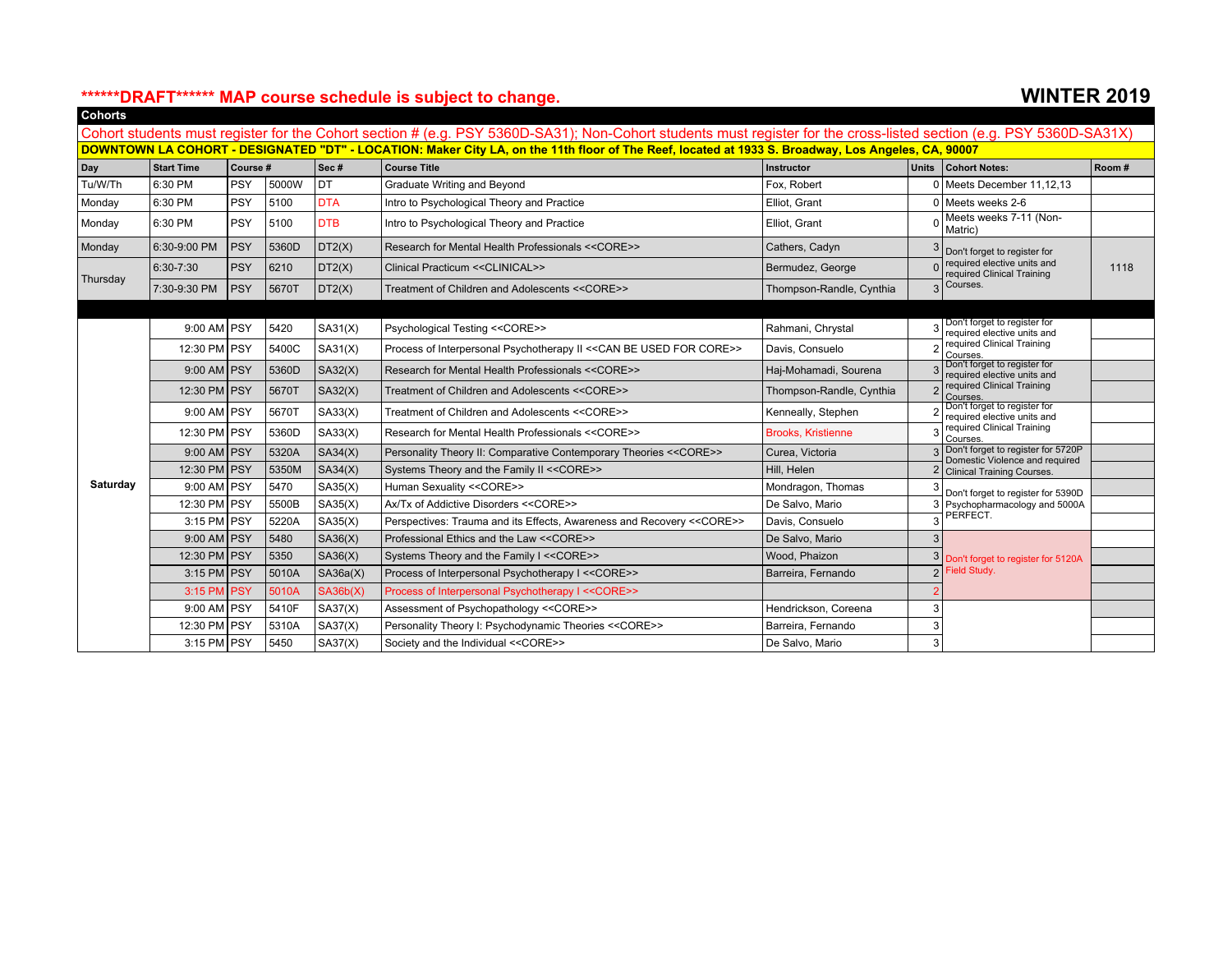### **\*\*\*\*\*\*DRAFT\*\*\*\*\*\* MAP course schedule is subject to change. WINTER 2019**

**Alternatively Scheduled Required Courses (CORE + REQUIRED SPECIALIZATION CLASSES)**

|                                                | to the first in-person meeting; syllabi with assignments are posted to the MAP Student Resource Site.<br><b>Dates</b> | Course #   |        | Sec#            | <b>Course Title</b>                                                                           | Instructor                                   |                | Units   Notes:                                               | Room# |
|------------------------------------------------|-----------------------------------------------------------------------------------------------------------------------|------------|--------|-----------------|-----------------------------------------------------------------------------------------------|----------------------------------------------|----------------|--------------------------------------------------------------|-------|
| <b>Type</b><br>Independent Study               | Students arrange mtgs with instructor                                                                                 | PSY        | 5120B  | IS              | Field Study in Applied Community Psychology << ACP>>                                          | Sarkisian, Gregor                            |                | REQUIRED FOR < <acp>&gt;<br/>Instructor approval req'd</acp> |       |
| 2-Day PTS Core Course                          |                                                                                                                       | <b>PSY</b> | 5712   | 1(X)            | Sexual Trauma and Human Trafficking < <pts>&gt;</pts>                                         |                                              |                |                                                              |       |
| 2-Day PTS Core Course                          | Fridays: 1/11 & 2/8 9am-5pm                                                                                           | PSY        | 5971   | 1(X)            | PTSD: Military and Family << PTS>>                                                            | Kempton, Jack                                |                |                                                              |       |
| 2-Day LGBT Core<br>Course                      | Sundays: 1/13 & 3/3 9am-12pm                                                                                          | <b>PSY</b> | 5120D  | 1(X)            | LGBT Field Study < <lgbt>&gt;</lgbt>                                                          | Holt, Susan                                  |                |                                                              |       |
| 2-Day Course                                   | Fridays:                                                                                                              | <b>PSY</b> | 5440K  |                 | Contemporary Issues of Aging << CORE>>                                                        | Howe-Vercos, Jill                            | $\mathcal{P}$  |                                                              |       |
| 2-Day Course                                   | Saturdays:                                                                                                            | PSY        | 5440K  |                 | Contemporary Issues of Aging << CORE>>                                                        | Boileau, Sean                                | $\mathfrak{D}$ |                                                              |       |
| 2-Day Course                                   | Sundays: 2/10 & 2/24 9am-5pm                                                                                          | PSY        | 5440K  | 3               | Contemporary Issues of Aging << CORE>>                                                        | Cotter, Lucy                                 | $\mathcal{P}$  |                                                              |       |
| 2-Day + Online Course                          | Fridays:                                                                                                              | PSY        | 5720P  |                 | Domestic Violence: Spousal, Elder, and Child Abuse << CORE>>                                  | Holmes, Erica                                |                | 3 Class cap is 14                                            |       |
| 2-Day + Online Course                          | Saturdays: 1/12 & 2/9 9am-5pm                                                                                         | PSY        | 5720P  | TH5(X)          | Domestic Violence: Spousal, Elder, and Child Abuse << CORE>>                                  | Woznica, Janet                               |                | 3 Class cap is 14                                            |       |
| 2-Day + Online Course                          | Sundays: 1/13 & 2/10 9am-5pm                                                                                          | PSY        | 5720P  | SA34(X)         | Domestic Violence: Spousal, Elder, and Child Abuse << CORE>>                                  | Kempton, Jack                                |                | 3 Class cap is 14                                            |       |
| Online                                         | This course meets entirely online                                                                                     | PSY        | 5120A  | OL <sub>1</sub> | Field Study: Psychology and Society << CORE>>                                                 | Boileau, Sean                                |                | 2 Class cap is 12                                            |       |
| Online                                         | This course meets entirely online                                                                                     | PSY        | 5120A  | SA36a(X)        | Field Study: Psychology and Society << CORE>>                                                 | Boileau, Sean                                |                | 2 Class cap is 12                                            |       |
| Online                                         | This course meets entirely online                                                                                     | PSY        | 5120A  | SA36b(X)        | Field Study: Psychology and Society << CORE>>                                                 | Powers, Monica                               |                | $2$ Class cap is 12                                          |       |
| Online                                         | This course meets entirely online                                                                                     | PSY        | 5360D  | OL              | Research for Mental Health Professionals << CORE>>                                            | Nelson, Leah                                 |                | 3 Class cap is 14                                            |       |
| Online                                         | This course meets entirely online                                                                                     | PSY        | 5310A  | OL              | Personality Theory I: Psychodynamic Theories << CORE>>                                        | Nelson, Leah                                 |                | 3 Class cap is 14                                            |       |
| Online                                         | This course meets entirely online                                                                                     | PSY        | 5390D  | <b>OL</b>       | Psychopharmacology << CORE>>                                                                  | Ellis, Erica                                 |                | 3 Class cap is 14                                            |       |
| Online                                         | This course meets entirely online                                                                                     | <b>PSY</b> | 5390D  | SA35(X)         | Psychopharmacology << CORE>>                                                                  | Ellis, Erica                                 |                | 3 Class cap is 14                                            |       |
| Online                                         | This course meets entirely online                                                                                     | PSY        | 5430C  | OL              | Child and Adolescent Development << CORE>>                                                    | Nelson, Leah                                 |                | 3 Class cap is 14                                            |       |
| Electives (General Practice + Specializations) |                                                                                                                       |            |        |                 |                                                                                               |                                              |                |                                                              |       |
| Independent Study                              | Instructor approval reg'd; student schedules<br>meetings with the instructor;                                         | PSY        | 5120C  | IS              | Advanced Field Study in Applied Community Psychology << ACP>>                                 | Sarkisian, Gregor                            | $1 - 4$        |                                                              |       |
| Study Abroad                                   | Wendesday, 3/13-Friday, 3/29                                                                                          | PSY        | 5250JA |                 | Japanese Approaches to Mindfulness and Mental Health in Kyoto, Japan                          | Elliot, Grant                                | $\overline{3}$ |                                                              |       |
| Workshop                                       |                                                                                                                       | PSY        | 5580Q  | WRK(X)          | Introduction to Mindfulness Based Relapse-Prevention < <sdp>&gt;</sdp>                        | Nolan, Roger                                 |                |                                                              |       |
| Workshop                                       |                                                                                                                       | PSY        | 5210E  | WRK(X)          | Black Women's Psyche: An Exploration into Complexity < <sdp>&gt;</sdp>                        | Shelton, Tiffany & Pinn,<br><b>acqueline</b> |                |                                                              |       |
| Workshop                                       |                                                                                                                       | PSY        | 5940V  | WRK(X)          | ntroduction to Jungian Sandplay Therapy < <sdp>&gt;</sdp>                                     | Taki-Reece, Sachiko                          |                |                                                              |       |
| Workshop                                       |                                                                                                                       | PSY        | 5431   | WRK(X)          | Psychology of Adoption << CS>>                                                                | Gee, Angela                                  |                |                                                              |       |
| Workshop                                       | Sunday, 2/10 9am-5pm                                                                                                  | PSY        | 5931   | WRK(X)          | Intersex Clients: Biomedical, Ethical & Psychological Considerations < <lgbt>&gt;</lgbt>      | Cathers, Cadyn                               |                |                                                              |       |
| Workshop                                       | Sunday, 2/3 9am-5pm                                                                                                   | PSY        | 5250W  | <b>WRK</b>      | African American Psychology                                                                   | Cooper, Yamonte                              |                |                                                              |       |
| Workshop                                       |                                                                                                                       | PSY        | 5410D  | <b>WRK</b>      | Documentation Basics: How to Write an Effective Treatment Case Note                           | Andres, Joel                                 |                |                                                              |       |
| Workshop                                       | Friday, 2/1 10am-6pm                                                                                                  | PSY        | 5451   | WRK(X)          | Coalition Building in Community Practice << ACP>>                                             | Sarkisian, Gregor                            |                |                                                              |       |
| Workshop                                       | Sunday, 2/17 9am-5pm                                                                                                  | PSY        | 5550D  | <b>WRK</b>      | Introduction to Relational Gestalt Theory and Therapy                                         | Schulz, Friedemann                           |                |                                                              |       |
| Workshop                                       | Sunday, 1/20 9am-5pm                                                                                                  | PSY        | 5715   | WRK(X)          | Mind/Body Treatment Interventions with Trauma Survivors < <pts>&gt; &lt;<sdp>&gt;</sdp></pts> | Davis, Consuelo                              |                |                                                              |       |
| Workshop                                       | Sunday, 1/27 9am-5pm                                                                                                  | <b>PSY</b> | 5730S  | <b>WRK</b>      | Introduction to Attachment Theory < <all>&gt; &lt;<pts>&gt;</pts></all>                       | Woznica, Janet                               |                |                                                              |       |
| Workshop                                       | Sunday, 2/3 9am-5pm                                                                                                   | PSY        | 5860C  | <b>WRK</b>      | Dynamics and Treatment of Eating Disorders                                                    | Woznica, Janet                               |                |                                                              |       |
| Workshop                                       |                                                                                                                       | PSY        | 5930BB | WRK(X)          | LGBT Affirmative Addictions, Treatment Sensitization, and Skills Workshop < <lgbt>&gt;</lgbt> | Theodore, Peter                              | $\mathcal{P}$  |                                                              |       |
| Workshop                                       | Sunday, 1/27 9am-5pm                                                                                                  | <b>PSY</b> | 5930GH | WRK(X)          | Bisexual Affirmative Psychotherapy < <lgbt>&gt;</lgbt>                                        | Hoang, Mimi                                  |                |                                                              |       |
| Workshop                                       |                                                                                                                       | PSY        | 5160D  | <b>WRK</b>      | Therapeutic Issues in Managing Traumatic Stress and Anger << PTS>>                            | Wood, Phaizon                                |                | 2 Open registration; no PTS priority                         |       |
| Workshop                                       |                                                                                                                       | PSY        | 5730K  | <b>WRK</b>      | Melanie Klein: Object Relations for Relational Therapies                                      | Turner, Joe                                  |                |                                                              |       |
| Workshop                                       | Sunday, 2/3 9am-5pm                                                                                                   | PSY        | 5910D  | WRK(X)          | Childhood Grief and Loss << CS>> << PTS>>                                                     | Sefein, Christine                            |                | Priority registration for PTS                                |       |
| Workshop                                       | Saturday, 2/2 9am-5pm                                                                                                 | PSY        | 5430Y  | WRK(X)          | Working With Adolescents: How to Process And Treat Adolescents' Issues << CS>>                | Garcia, Lydiana                              |                |                                                              |       |